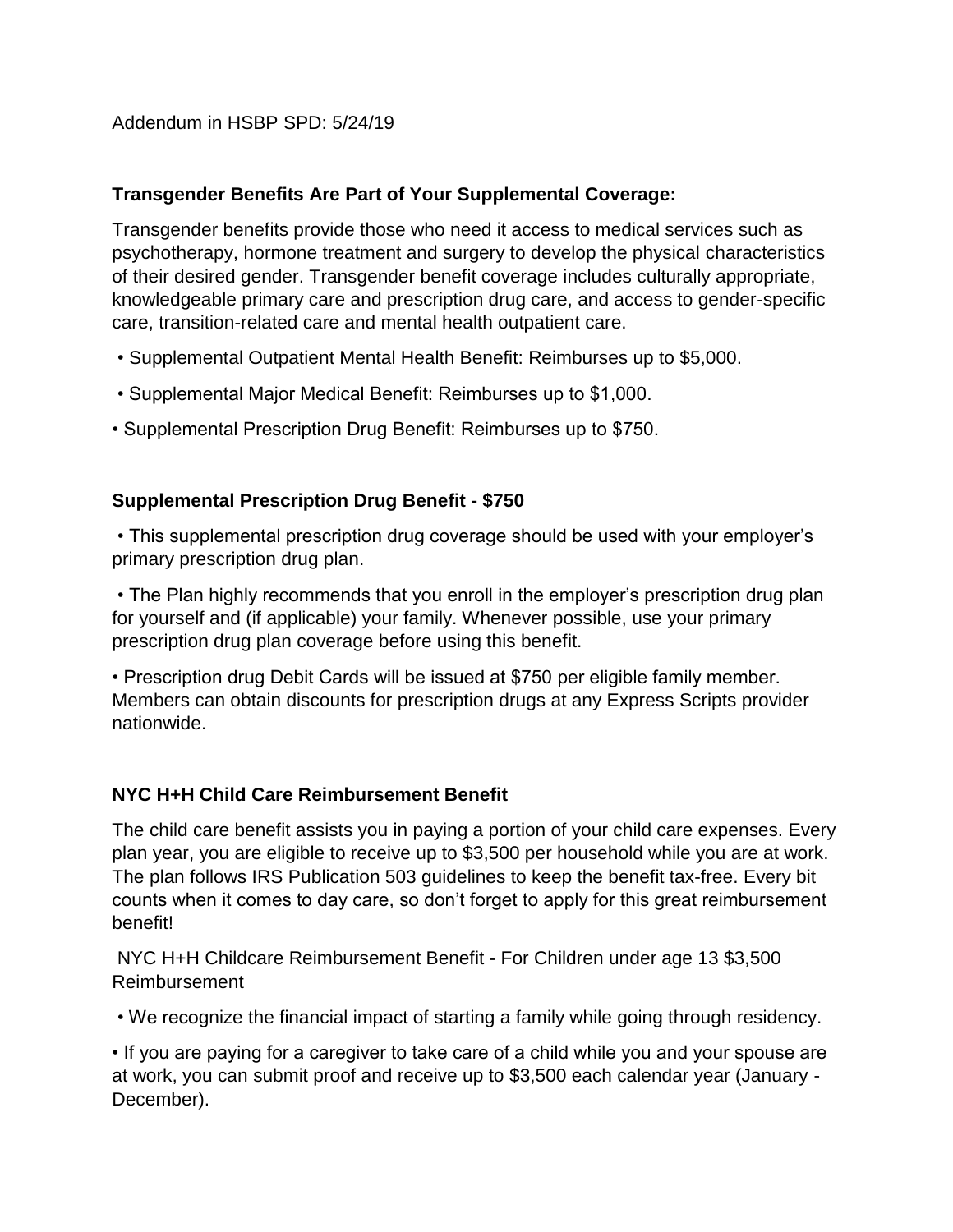### **Employee Assistance Program (EAP) with WorkLifeMatters**

When life's challenges get to be more than you anticipated, there's WorkLifeMatters. It's a confidential member assistance program provided through Guardian and Integrated Behavioral Health (IBH). Counselors are available 24/7 and are just a phone call away. WorkLifeMatters offers help for anxiety and depression, relationship issues, and drug and alcohol abuse.

## **Supplemental Outpatient Mental Health Reimbursement: up to \$5,000**

You can get reimbursed up to \$160 per outpatient mental health visit (office or \*\*online) with an eligible certified and licensed provider. Your eligible provider must complete your claim form(s) with the exact date(s), diagnosis and procedure codes for which services were rendered.

\*\*Online therapy is the delivery of mental health counseling via the Internet. People also know it as e-therapy, distance therapy, Internet therapy and web therapy.

# **Supplemental Obstetrical Reimbursement Benefit: up to \$1,000 per delivery up to plan year (July – June)**

If you take Lactation Classes, you can get reimbursed for up to \$1,000. Or after your baby is born and you add your baby to your plan, receive up to \$1,000 reimbursement for breast pumps and accessories.

### **QI/Patient Safety Educational Benefits**

HSBP is committed to offering residents additional education and training to help you deliver safe, efficient and effective care to your patients.

### **QI/Patient Safety Conference:**

- The Plan will fund a series of QI/Patient Safety Learning Events to disseminate QI/Patient Safety resource information. Once approved, you will be invited to attend these events.
- There will be no registration fee for eligible covered employees to attend these events or to access QI/Patient Safety resource information.